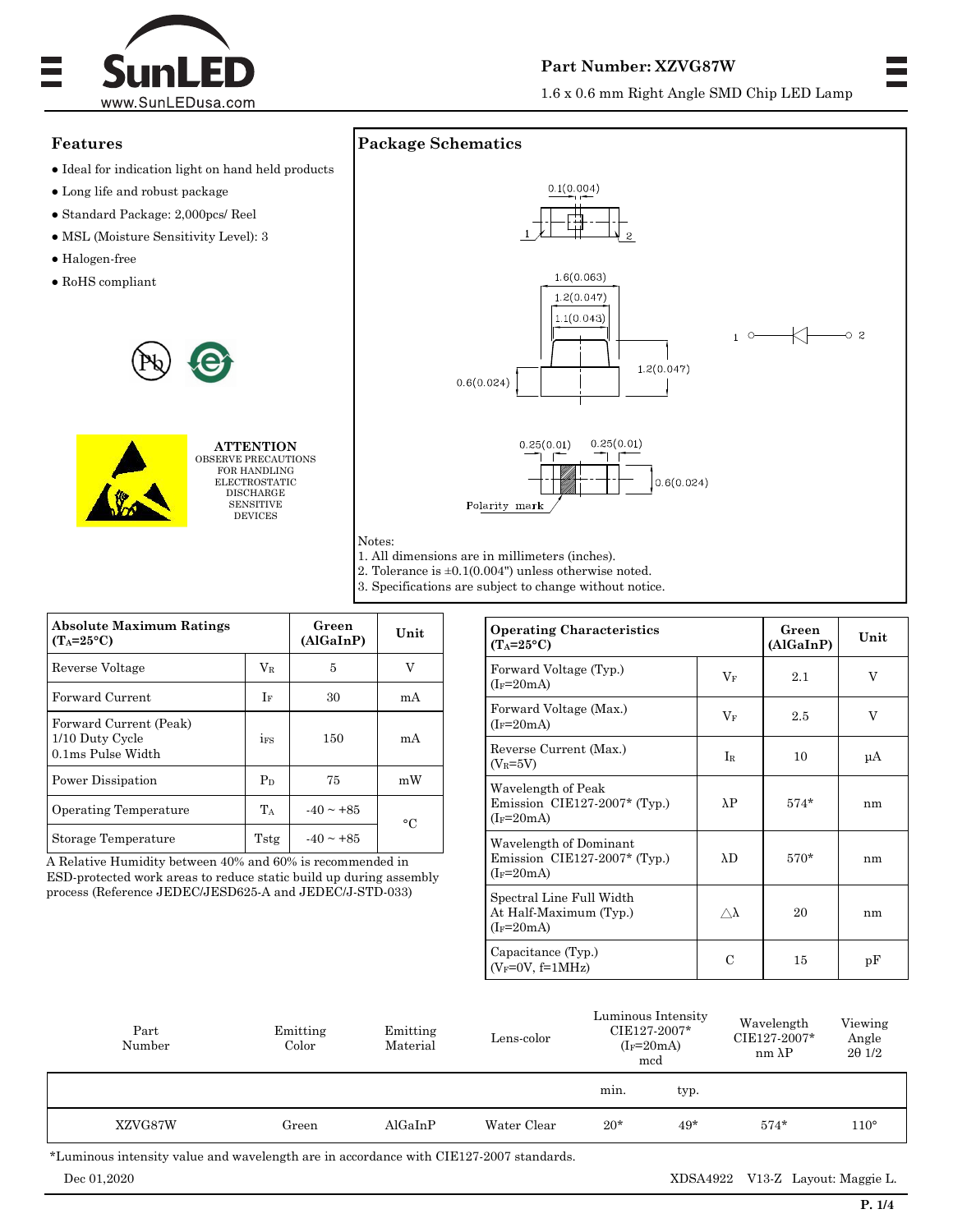





## **Green**



## **LED is recommended for reflow soldering and soldering profile is shown below.**



2. Do not apply any stress to the LED during high temperature conditions.<br>3. Maximum number of soldering passes: 2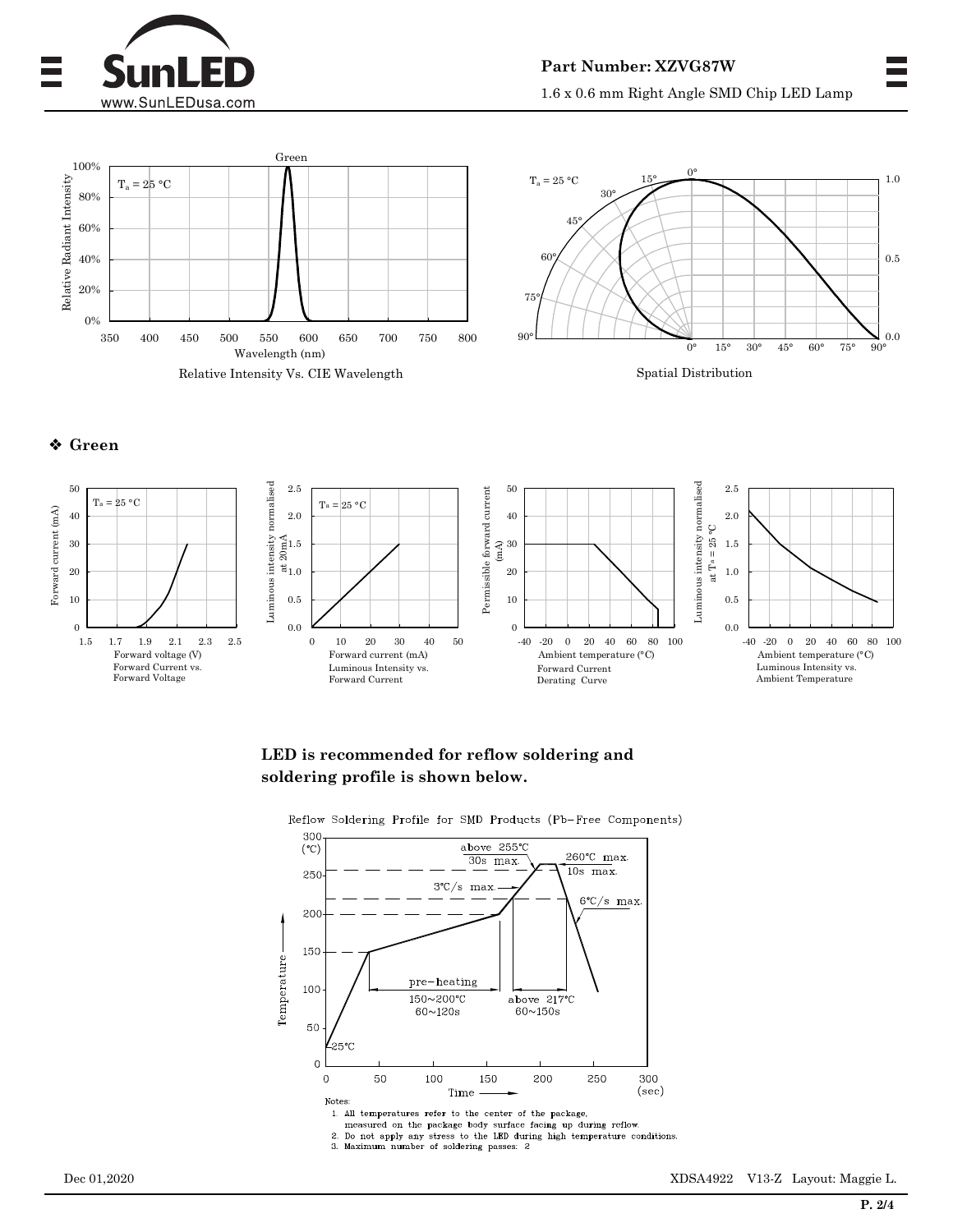

 **The device has a single mounting surface. The device must be mounted according to the specifications.**

### **Recommended Soldering Pattern (Units : mm; Tolerance: ± 0.1)**

 $0.9$ 

1.6

 $\mathbf{1}$ 

 $0.9$ 





**Reel Dimension (Units : mm)**



**Tape Specification (Units : mm)**



#### Remarks:

If special sorting is required (e.g. binning based on forward voltage, Luminous intensity / luminous flux, or wavelength), the typical accuracy of the sorting process is as follows:

- 1. Wavelength: +/-1nm
- 2. Luminous intensity / luminous flux: +/-15%

3. Forward Voltage: +/-0.1V

Note: Accuracy may depend on the sorting parameters.